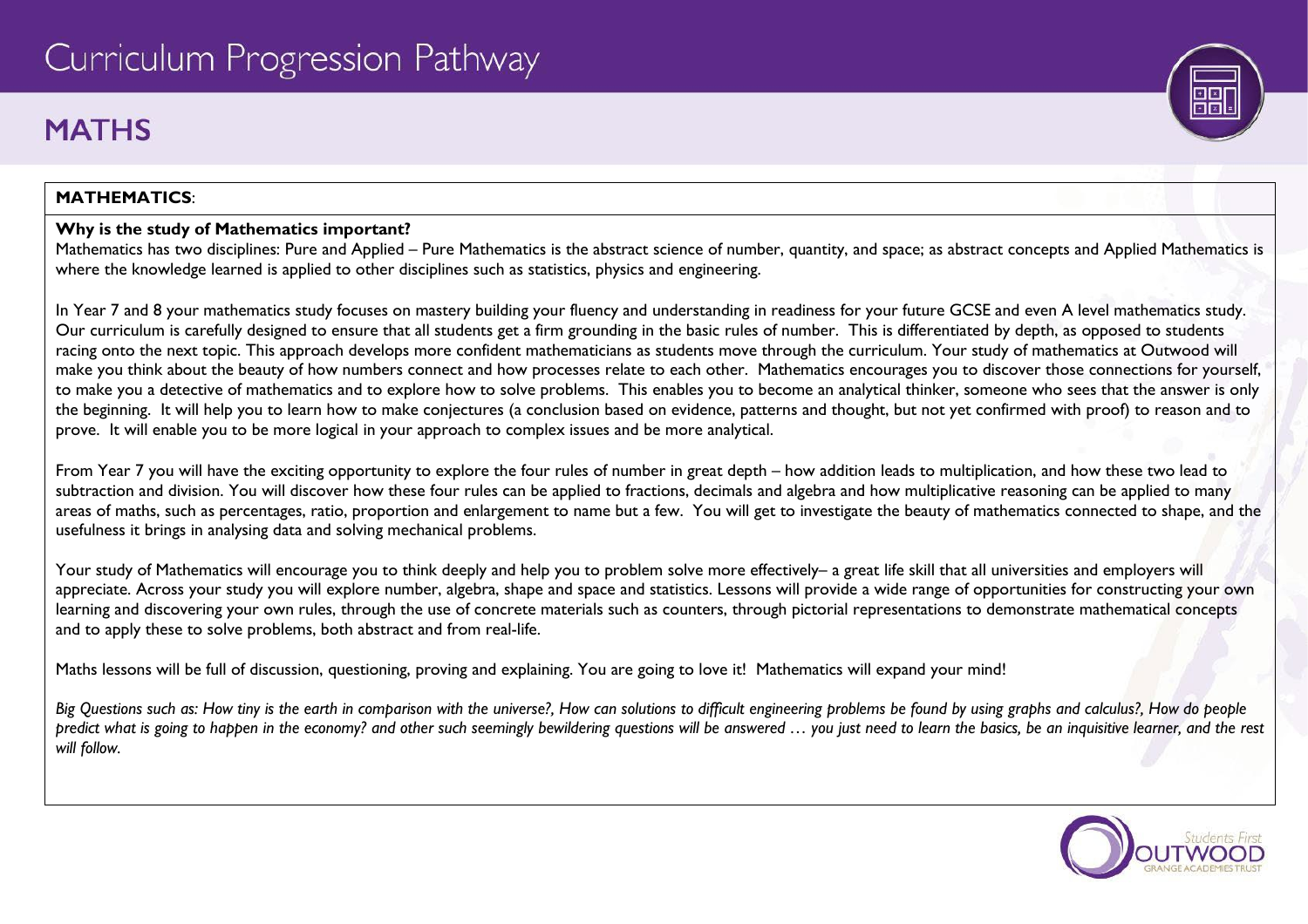#### **What skills will the study of Mathematics teach you?**

You are a citizen in this world and you need to know the basic skills of number and how to apply them to a range of problems – known as 'being numerate'. It will teach you:

- Not to be afraid of "being lost" and having to struggle to find one's way through the problem RESILIENCE!
- To use calculation to solve basic problems
- To make and use generalisations—often quite quickly. One of the basic abilities, easily detectable even at the level of primary school: after solving a single example from a series, a child immediately knows how to solve all examples of the same kind.
- To have rapid and sound memorisation of mathematical material.
- To be able to concentrate on mathematics for long periods without apparent signs of tiredness.
- To be able to offer and use multiple representations of the same mathematical object. (For example, switching easily between representations of the same function by tables, charts, graphs, and analytic expressions.)
- An instinctive tendency to approach a problem in different ways: even if a problem has been already solved, you are keen to find an alternative solution.
- To utilise analogies and make connections.
- Skills to link two (or more) elementary procedures to construct a solution to a multi-step problem.
- To recognise what it means to "know for certain".
- To detect unstated assumptions in a problem, and either to explicate and utilise them, or to reject the problem as ill-defined.
- To be efficient, a distinctive tendency for "economy of thought," striving to find the most economical ways to solve problems, for clarity and simplicity in a solution.
- To be aware of the presence and importance of an underlying structure.
- To use rapid abbreviation, compression or a curtailment of reasoning in problem solving e.g. algebra.
- How to grasp encapsulation and de-encapsulation of mathematical objects and procedures.

## **How does your study of Mathematics support your study in other subjects?**

Study of any subject in our curriculum takes full advantage of links with other subject areas- we term these as interdisciplinary links and we make the most of them because we know that deep learning requires the transference of knowledge and skills from one topic of learning to another. Once you can transfer your learning across topics and subject areas then you are really mastering what you know and how to apply your understanding and skills.

Mathematics touches on many other subjects such as geography and science, any subject that analyses data, looks at trends, uses formulae. Computer Science is a subject that uses the algorithmic approach that many topics in mathematics also use. The ability to follow a process accurately is applicable to many other subjects too. The Social Sciences, particularly at Post 16 and at undergraduate level have a strong need for the use of data, for understanding of exponential growth and decay, for manipulation of formulae – and this is one reason why the Core Maths AS Level was introduced recently.

Across the other subjects, teachers will make reference to your learning in Maths and this will help you to develop your understanding. There may be opportunities to explore the links between science, engineering and mathematics departments in STEM activities.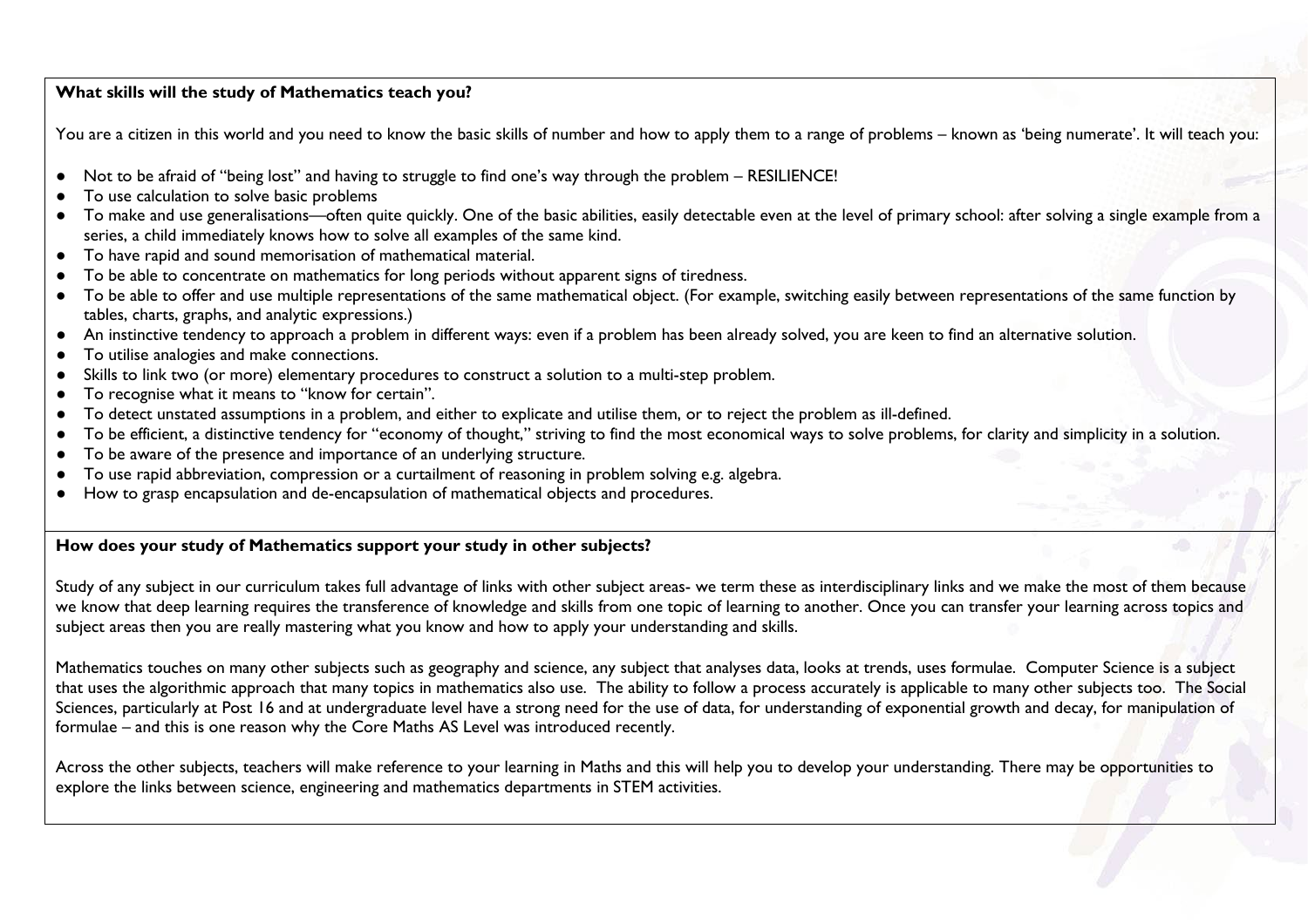Outside of Mathematics lessons there are a range of initiatives that can help you deepen your understanding of mathematics such Numeracy Ninjas, Timetable Rock Stars, UKMT Maths Challenge led by Leeds University, Maths Masters – for our elite mathematicians, and online learning programmes such as the wonderful Sparx.

#### **How are you assessed in Mathematics?**

Throughout the 5 year MATHEMATICS course you are assessed using the following assessment objectives which ensure that you can cumulatively build your subject understanding in preparation for future GCSE and A Level study. There are half termly assessment points each year that we term Praising Stars©. For younger years we base our assessment on our subject mapping of the age related expectations across the curriculum, assessing students' performance at their current stage of study against expectation. At GCSE we make informed predictions informed by our holistic assessment of their progress against the key assessment objectives and their aspirational GCSE targets. These are also the basis for any appropriate support and intervention.

## **Key Assessment Objectives**

## **AO1: Use and apply standard techniques**

Students should be able to:

- accurately recall facts, terminology and definitions
- use and interpret notation correctly
- accurately carry out routine procedures or set tasks requiring multi-step solutions

#### **AO2: Reason, interpret and communicate mathematically**

Students should be able to:

- make deductions, inferences and draw conclusions from mathematical information
- construct chains of reasoning to achieve a given result
- interpret and communicate information accurately
- present arguments and proofs
- assess the validity of an argument and critically evaluate a given way of presenting information

#### **AO3: Solve problems within mathematics and in other contexts**

Students should be able to:

- translate problems in mathematical or non-mathematical contexts into a process or a series of mathematical processes
- make and use connections between different parts of mathematics
- interpret results in the context of the given problem
- evaluate methods used and results obtained
- evaluate solutions to identify how they may have been affected by assumptions made

# **GCSE specifications in mathematics should enable students to:**

- 1. develop **fluent** knowledge, skills and understanding of mathematical methods and concepts
- 2. acquire, select and apply mathematical techniques to **solve problems**
- 3. **reason mathematically**, make deductions and inferences and draw conclusions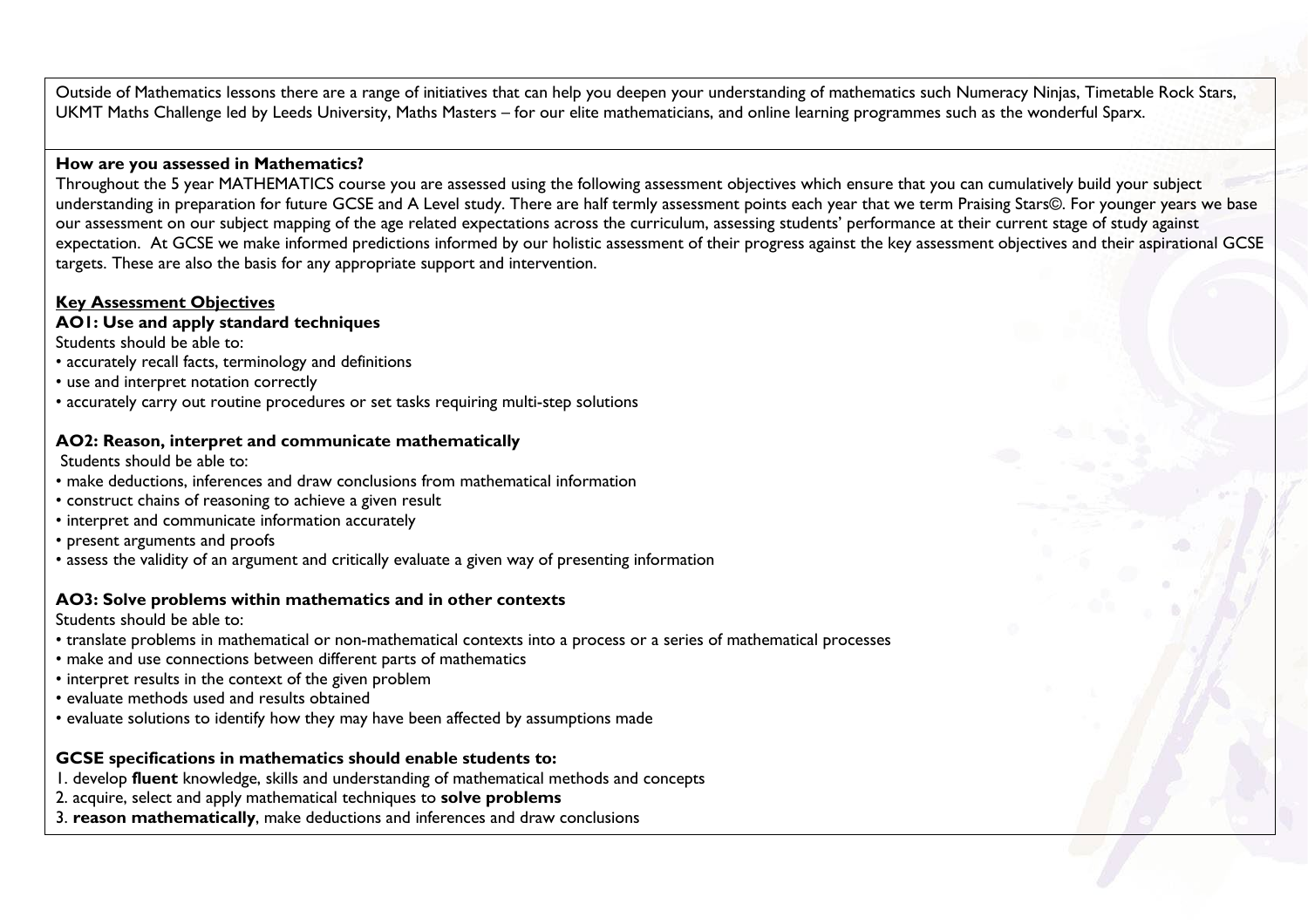4. comprehend, interpret and **communicate mathematical information** in a variety of forms appropriate to the information and context.

#### **How can Mathematics support your future?**

We offer the study of GCSE Mathematics and we strongly encourage your continued study in this fantastic subject if you have demonstrated a passion for it, a flair and an ability.

However, whether you have chosen to study Mathematics into A level or not you will have gained a lot from its study over the 5 years from years 7-11. We know that the depth of understanding we encourage and support you to achieve will set you up well to be not only numerate, but a really logical and analytical thinker, who is resilient and ready to solve problems.

Mathematics is offered at prestigious universities either as a single honours or a joint honours subject studied alongside other disciplines e.g. Statistics, Computer Science, Science, Philosophy, Engineering.

A high level of qualification in mathematics is a prerequisite for honours degrees in many engineering and physics related subjects.

It is also cited that an A level in maths demonstrates the very high level of analytical thinking that many universities are looking for in their applicants. The very fact that you have been able to study mathematical thinking post 16 will help your future applications be they for colleges, universities, apprenticeships or employment.

A strong GCSE in Maths opens doors for your future career – employers look favourably on this and it would put you in a very strong position when looking for jobs or placements Post 16 and in colleges.

Careers that the study of MATHEMATICS supports include:

- Actuarial analyst
- **Actuary**
- Chartered accountant
- Chartered certified accountant
- Data analyst
- Data scientist
- Investment analyst
- Research scientist (maths)
- Secondary school teacher
- Software engineer
- **Statistician**
- Civil Service fast streamer
- **Financial manager**
- Financial trader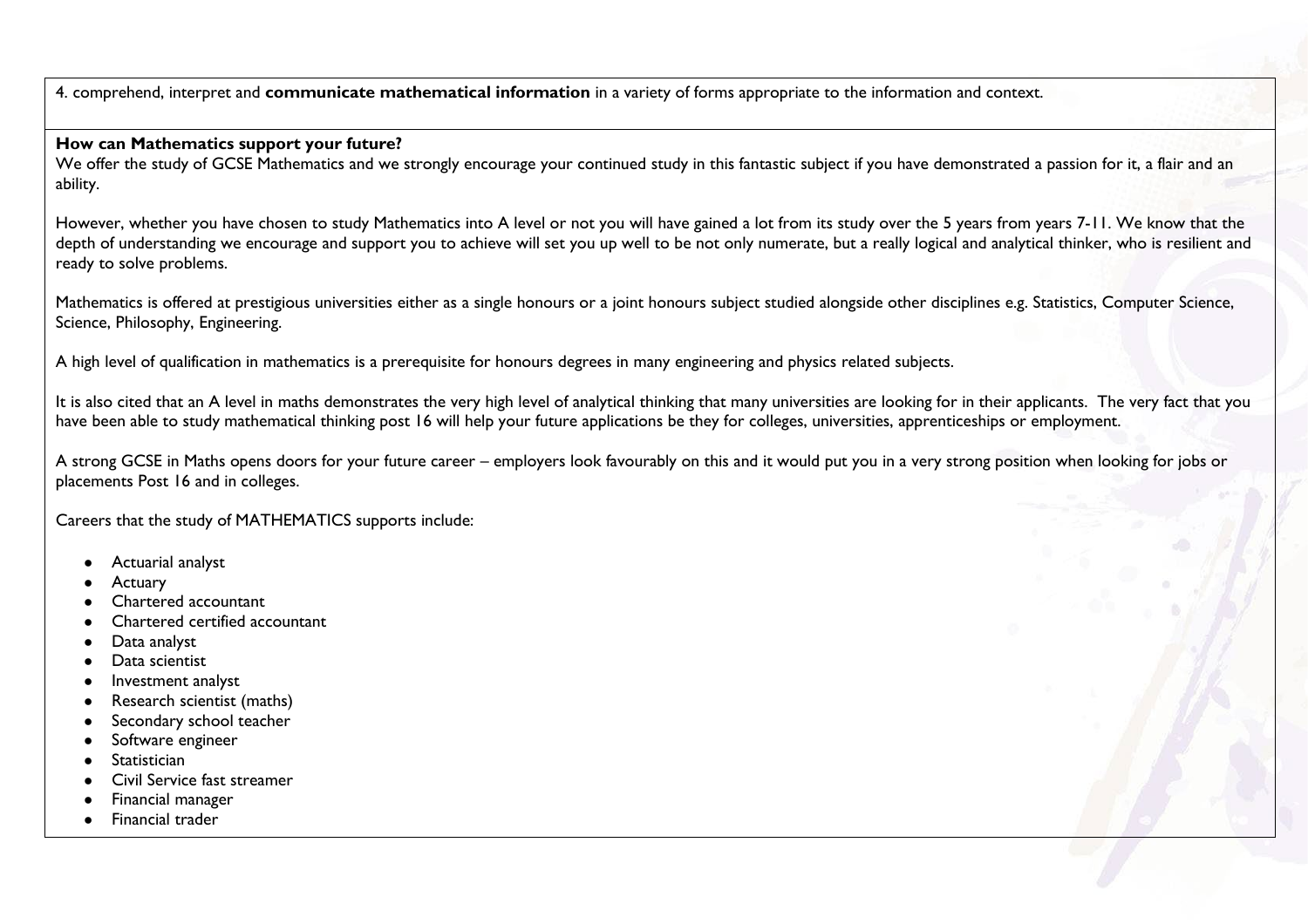- Insurance underwriter
- Meteorologist
- Operational researcher
- Quantity surveyor
- Software tester

| Year group          |                                                                                                                                                                                                                                                                                                                                                                                                                                                                                                                                           | 8                                                                                                                                                                                                                                                                                                                                                                                          | 9                                                                                                                                                                                                                                         |
|---------------------|-------------------------------------------------------------------------------------------------------------------------------------------------------------------------------------------------------------------------------------------------------------------------------------------------------------------------------------------------------------------------------------------------------------------------------------------------------------------------------------------------------------------------------------------|--------------------------------------------------------------------------------------------------------------------------------------------------------------------------------------------------------------------------------------------------------------------------------------------------------------------------------------------------------------------------------------------|-------------------------------------------------------------------------------------------------------------------------------------------------------------------------------------------------------------------------------------------|
| Autumn I            | UNIT 0 - Introduction to<br><b>Statistics</b><br>Transition project covering:<br>- Collecting and organising data -<br>Construct statistical diagrams including<br>an introduction to Venn Diagrams<br>UNIT I<br>Solve word problems<br>(add and subtract)<br>Ia. Place value (including decimals) inc.<br>multiplying and dividing by positive<br>powers of 10.<br>Place Value NS<br>Ib. Conversion between metric units of<br>measurements<br>2. Add and subtract (including decimals)<br>Number bonds NS<br>3. Rounding and Estimating | UNIT <sub>6</sub><br>Percentages & statistics<br>I. Proportional Reasoning I<br><b>Proportion NS</b><br>2. Convert FDP<br><b>Basic FDP NS</b><br>3. Ordering FDP & equivalence<br>4. Percentage of an amount<br>5. Find the whole, given the part and<br>the percentage<br>6. Interpret and compare statistical<br>representations.<br>7. Averages and the range incl.<br>frequency tables | UNIT <sub>9</sub><br>2-D geometry<br>3. Conversion between length units and<br>between area units<br>4. Area of trapeziums<br>5. Areas and perimeters of composite<br>figures<br>UNIT 10<br>Proportion & Percentages<br>I. FDP of amounts |
| Autumn <sub>2</sub> | UNIT I<br>Solve word problems<br>(add and subtract)<br>4. Perimeter<br>UNIT <sub>2</sub><br>Explain & Investigate<br>(multiply and divide)                                                                                                                                                                                                                                                                                                                                                                                                | <b>UNIT7</b><br>Number<br>I. Primes and indices<br>2. Basic laws of indices<br>3. Basic introduction to Surds and four<br>operations<br>4. Prime Factorisation to find LCM,                                                                                                                                                                                                                | UNIT 10<br>Proportion & Percentages<br>2. Amounts as percentages<br>3. Percentage Increase and Decrease<br>4. Reverse Percentages<br>UNIT II<br><b>Probability and Statistics</b>                                                         |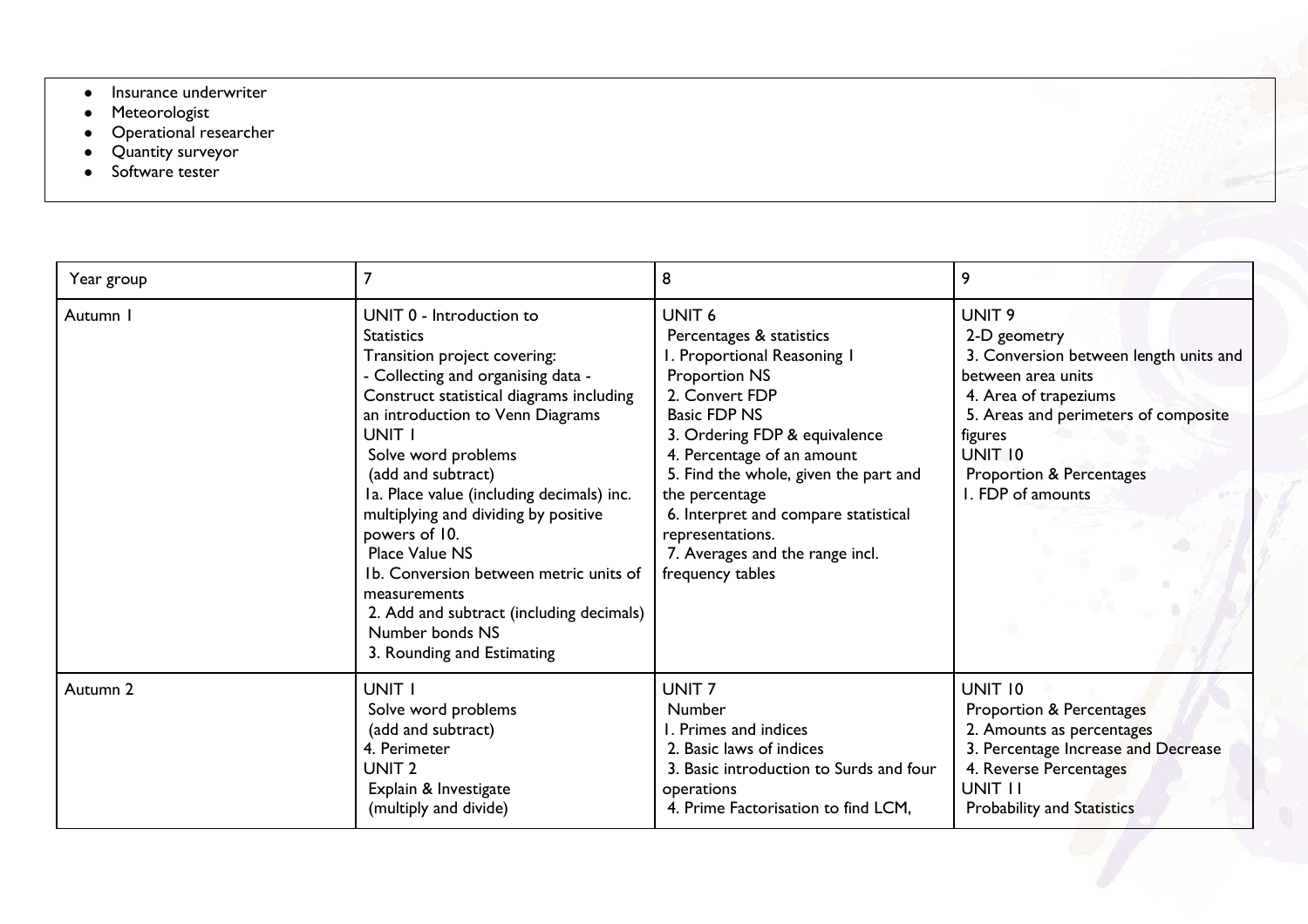|          | I. Factors, HCF, multiples, LCM<br>2. Venn Diagrams and sets<br>3. Multiply and divide (including<br>decimals)<br>4. Area of rectangles, triangles and<br>parallelograms<br>5. Calculate the mean                                                                                                     | HCF, squares, cubes<br>5. Standard Form<br>Powers of 10 NS<br>6. Add and subtract fractions with<br>different denominators                                                                                                                                                                                                                                                | I. Probability<br>2. Averages from grouped data                                                                                                                                                                                                                                                                                          |
|----------|-------------------------------------------------------------------------------------------------------------------------------------------------------------------------------------------------------------------------------------------------------------------------------------------------------|---------------------------------------------------------------------------------------------------------------------------------------------------------------------------------------------------------------------------------------------------------------------------------------------------------------------------------------------------------------------------|------------------------------------------------------------------------------------------------------------------------------------------------------------------------------------------------------------------------------------------------------------------------------------------------------------------------------------------|
| Spring I | UNIT <sub>2</sub><br>Explain & Investigate<br>(multiply and divide)<br>5. Calculate the mean<br><b>UNIT 5</b><br>Applications of algebra<br>I. Negative Numbers<br>2. Order of operations<br>3. Substitution<br>4. Simplify algebraic expressions                                                     | <b>UNIT 8</b><br>Algebraic expressions<br>I. Formulate and evaluate expressions<br>2. Linear equations<br>3. Expressions and equations from real-<br>world situations<br>4. Linear sequences: nth term<br>5. Cartesian coordinates and an<br>introduction to functions                                                                                                    | UNIT II<br><b>Probability and Statistics</b><br>3. Compare two data sets including<br>stem-and-leaf diagrams<br>4. Scatter graphs, basic correlation and<br>drawing lines of best fit<br>UNIT 12<br><b>Proportional Reasoning</b><br>I. Ratio - equivalence and simplifying<br>2. Ratio - problem solving<br>3. Proportional Reasoning 2 |
| Spring 2 | <b>UNIT 5</b><br>Applications of algebra<br>5. Sequences (term-to- term, not nth<br>term)<br><b>UNIT 6</b><br>Percentages & statistics<br>I. Proportional Reasoning I<br><b>Proportion NS</b><br>2. Convert FDP<br><b>Basic FDP NS</b><br>3. Ordering FDP & equivalence<br>4. Percentage of an amount | UNIT <sub>9</sub><br>2-D geometry<br>I. Draw accurate triangles and<br>quadrilaterals<br>Measuring lengths NS<br>2. Find unknown angles (incl. parallel<br>lines)<br>3. Conversion between length units and<br>between area units<br>4. Area of trapeziums<br>5. Areas and perimeters of composite<br>figures<br>UNIT 10<br>Proportion & Percentages<br>I. FDP of amounts | <b>UNIT 12</b><br><b>Proportional Reasoning</b><br>4. Maps and scales<br>5. Ratio and Rate incl. speed, distance,<br>time and pressure<br>6. Constructing pie and interpreting pie<br>charts<br><b>UNIT 13</b><br>3-D geometry<br>I. Rounding, significant figures and<br>estimation                                                     |
| Summer I | <b>UNIT 6</b><br>Percentages & statistics                                                                                                                                                                                                                                                             | UNIT 10<br>Proportion & Percentages                                                                                                                                                                                                                                                                                                                                       | <b>UNIT 13</b><br>3-D geometry                                                                                                                                                                                                                                                                                                           |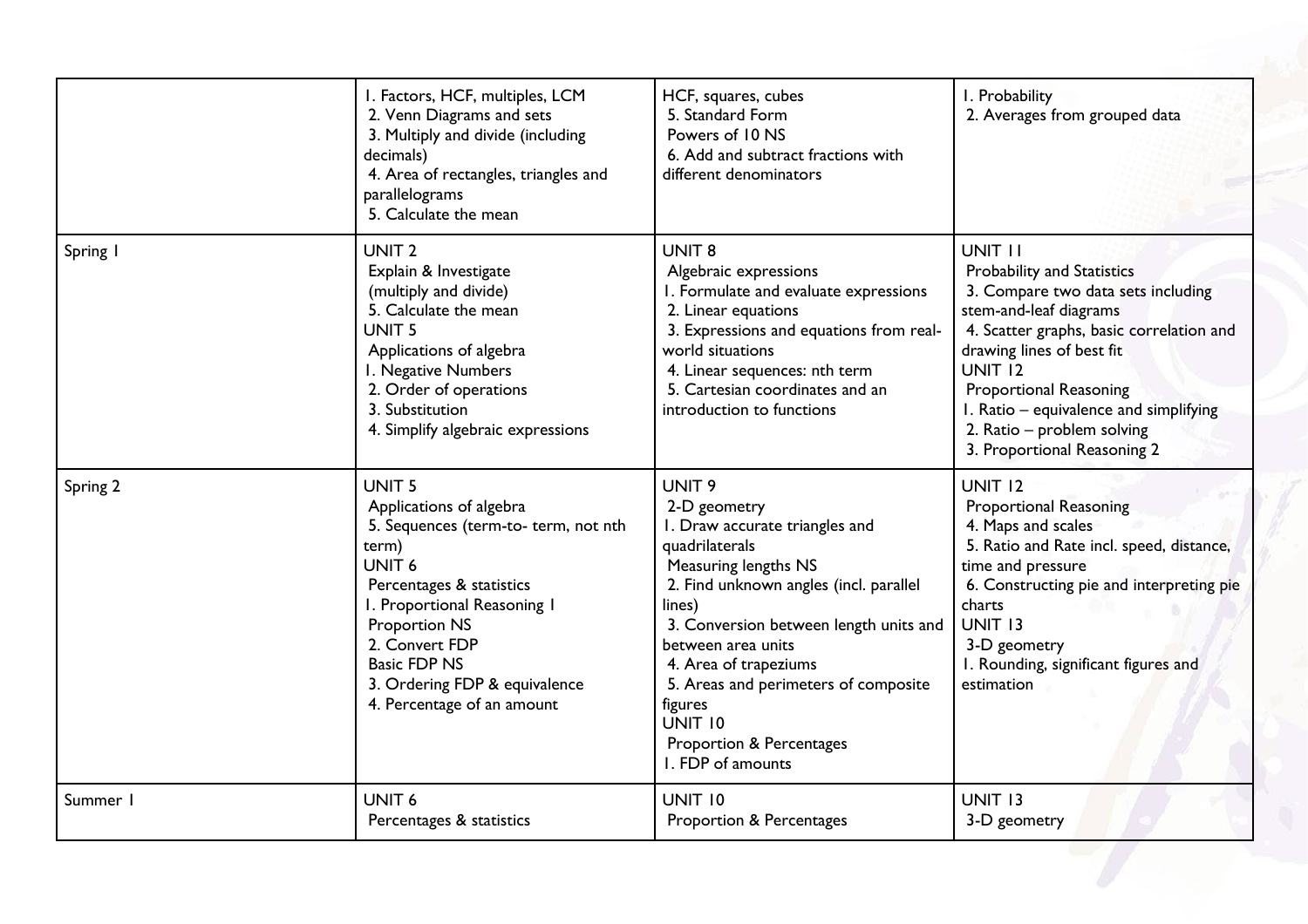|          | 2. Convert FDP<br><b>Basic FDP NS</b><br>3. Ordering FDP & equivalence<br>4. Percentage of an amount<br>5. Find the whole, given the part and<br>the percentage<br>6. Interpret and compare statistical<br>representations.<br>7. Averages and the range incl.<br>frequency tables<br>UNIT <sub>7</sub><br>Number<br>Unit 2 - I. HCF & LCM<br>Unit 2 - 2. Venn Diagrams & Sets | 2. Amounts as percentages<br>3. Percentage Increase and Decrease<br>4. Reverse Percentages<br>UNIT II<br>Probability and Statistics<br>I. Probability<br>2. Averages from grouped data                                                                                                                                                                             | 2. Circumference and area of a circle<br>3. 3-D shapes & their nets; plans and<br>elevations<br>4. Volume and surface area of prisms,<br>composite solids, pyramids, cones and<br>spheres (with formula and without for<br>pyramids and cones.) and mass, density<br>and volume            |
|----------|--------------------------------------------------------------------------------------------------------------------------------------------------------------------------------------------------------------------------------------------------------------------------------------------------------------------------------------------------------------------------------|--------------------------------------------------------------------------------------------------------------------------------------------------------------------------------------------------------------------------------------------------------------------------------------------------------------------------------------------------------------------|--------------------------------------------------------------------------------------------------------------------------------------------------------------------------------------------------------------------------------------------------------------------------------------------|
| Summer 2 | UNIT <sub>7</sub><br>Number<br>1. Primes and indices<br>2. Basic laws of indices<br>3. Basic introduction to Surds and four<br>operations<br>4. Prime Factorisation to find LCM,<br>HCF, squares, cubes<br>5. Standard Form                                                                                                                                                    | UNIT II<br>Probability and Statistics<br>2. Averages from grouped data<br>3. Compare two data sets including<br>stem-and-leaf diagrams<br>4. Scatter graphs, basic correlation and<br>drawing lines of best fit<br>UNIT 12<br><b>Proportional Reasoning</b><br>I. Ratio - equivalence and simplifying<br>2. Ratio - problem solving<br>3. Proportional Reasoning 2 | UNIT 13<br>3-D geometry<br>5. Pythagoras - 2-D and 3-D Pythagoras<br>UNIT 14<br><b>Algebraic Expressions</b><br>I. Sequences including arithmetic &<br>geometric<br>2. Expansion incl. double brackets<br>3. Factorisation incl. double brackets<br>and solving simple quadratic equations |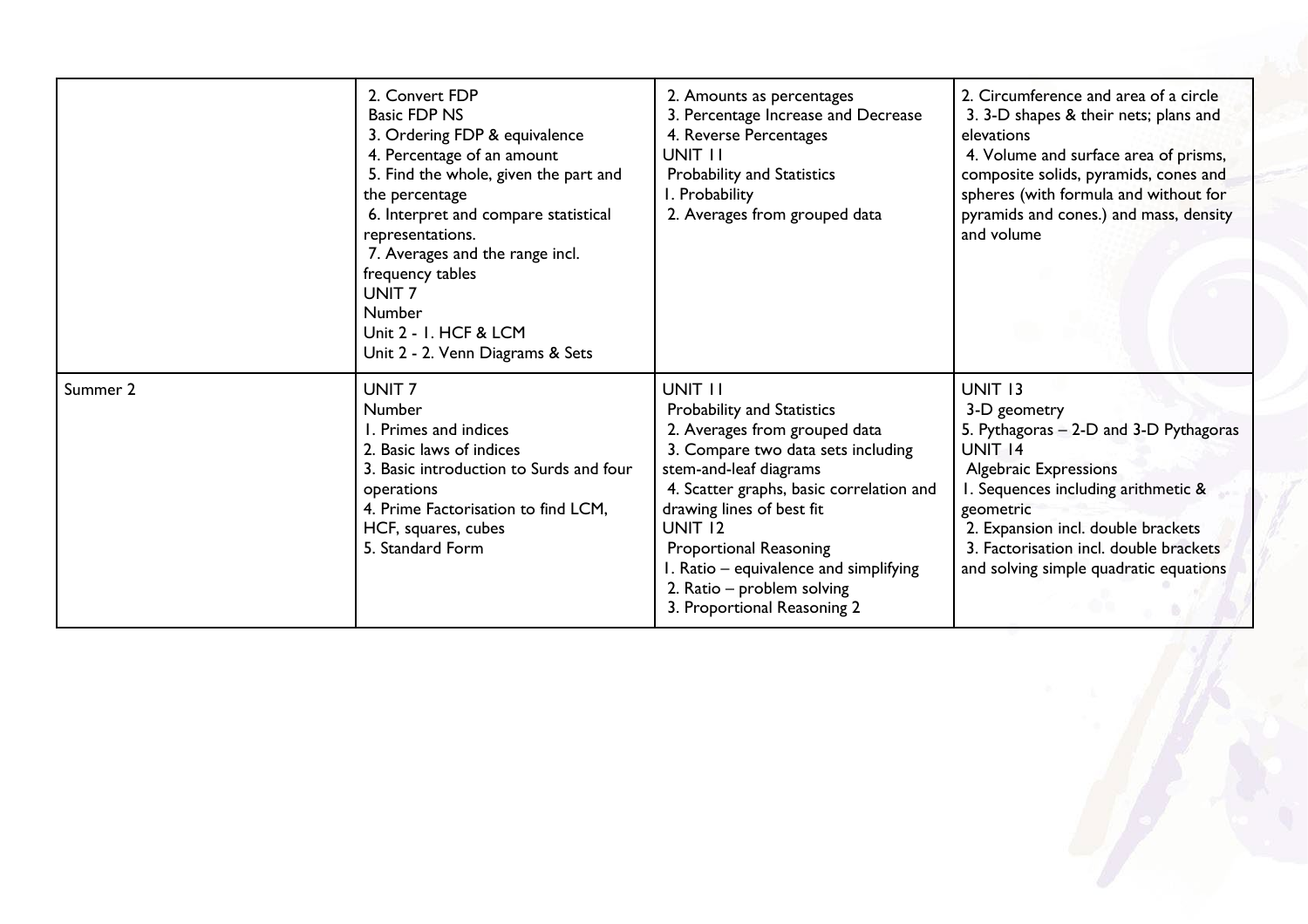In Years 10 and 11, Students will cover Units 14 to 27 as detailed below. Due to our Covid recovery plans and the need to cover lost learning and re-visit prior learning there will be some flexibility with the timings of when these units are delivered. UNIT 14 Algebraic Expressions UNIT 15 Graphs and Proportion UNIT 16 2-D Geometry

| Algebraic Expressions<br>I. Basic laws of indices and introduction to surds and<br>four operations<br>2. Sequences including arithmetic & geometric<br>3. Expansion incl. double brackets<br>4. Factorisation incl. double brackets and solving<br>simple quadratic equations<br>5. Algebraic manipulation (rearranging and advance<br>rearranging) | Graphs and Proportion<br>I. Cartesian coordinates and an introduction to<br>functions<br>2. Linear graphs<br>3. Direct and inverse proportion<br>4. Relationships and Proportionality<br>5. Variation and variation with powers (direct and<br>inverse proportion with algebra)                             | 2-D Geometry<br>I. Bearings<br>2. Further construction and loci<br>3. Congruence and similarity<br>4. Triangles and quadrilaterals (angles on diagonals)<br>5. Angles in polygons                                                                                                   |
|-----------------------------------------------------------------------------------------------------------------------------------------------------------------------------------------------------------------------------------------------------------------------------------------------------------------------------------------------------|-------------------------------------------------------------------------------------------------------------------------------------------------------------------------------------------------------------------------------------------------------------------------------------------------------------|-------------------------------------------------------------------------------------------------------------------------------------------------------------------------------------------------------------------------------------------------------------------------------------|
| UNIT 17<br>Equations and Inequalities<br>I. Construct and solve equations and inequalities<br>2. Graphical solutions to simultaneous linear<br>equations<br>3. Linear simultaneous equations<br>4. Quadratic and non-linear graphs and links with<br>quadratic equations                                                                            | <b>UNIT 18</b><br>Sampling and Probability<br>I. Populations and samples; capture/recapture<br>2. Theoretical and experimental probability<br>3. Listing and the product rule for counting<br>4. Set notation & Venn diagrams<br>5. Combined events, including tree diagrams and<br>conditional probability | <b>UNIT 19</b><br>Geometry<br>I. Transformations (translation, rotation, reflection)<br>and combined transformations<br>2. Use known angle and shape facts to obtain simple<br>proofs<br>3. Enlargement and negative scale factors of<br>enlargement.<br>4. Combine transformations |
| <b>UNIT 20</b><br>Geometry<br>I. Similar shapes<br>2. Exploring trigonometric ratios with 30-60-90 and<br>45-45-90 triangles of varying dimensions (*not<br>sin,cos,tan)<br>3. Trigonometry and Pythagoras in right angled<br>triangles, 3-D trigonometry and Pythagoras                                                                            | UNIT <sub>21</sub><br>Number<br>I. Calculations with and rules of indices and fractional<br>indices<br>2. Indices and Surds<br>3. Calculations with standard form<br>4. Repeated change and percentage/fraction problems<br>5. Standard non-linear sequences and recurrence<br>relations and iteration      | <b>UNIT 22</b><br><b>Statistics</b><br>I. Represent and describe distributions and<br>histograms, cumulative frequency and box plots<br>2. Identify misleading graphs<br>3. Time series<br>4. Correlation, using lines of best fit and interpolation/<br>extrapolation              |
| <b>UNIT 23</b><br>Reasoning<br>I. Algebraic arguments – algebraic proof and recurring<br>decimal proof                                                                                                                                                                                                                                              | UNIT <sub>24</sub><br>Geometry and Number<br>I. Further surface area and volume (including exact<br>answers) and similar areas and volumes                                                                                                                                                                  | <b>UNIT 25</b><br>Applications of Algebra<br>I. Expand/factorise binomials and triple brackets<br>2. Algebraic fractions                                                                                                                                                            |